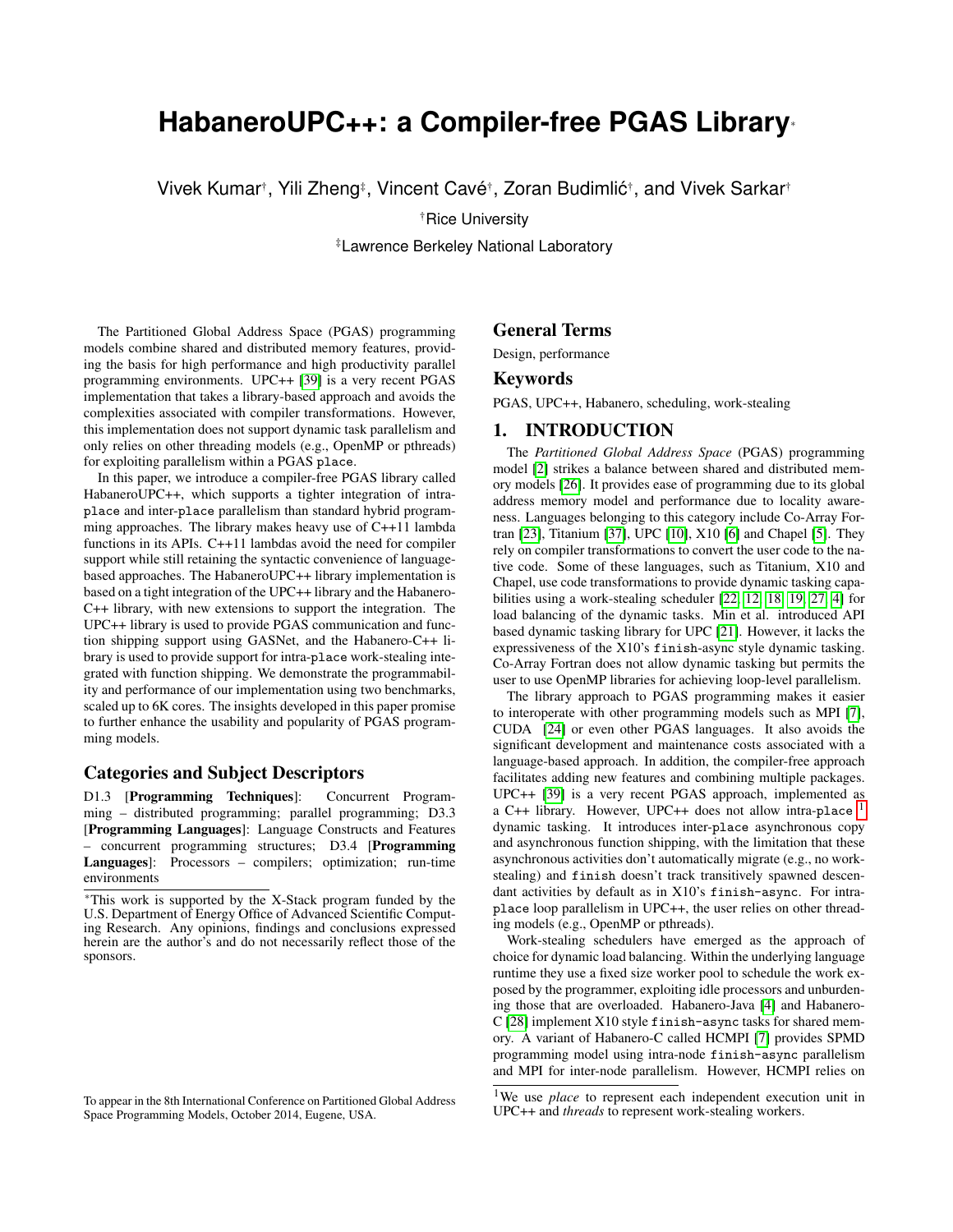```
finish {
  async [(place)] [IN (var1, var2, ...)]
                [00T (var1, var2, ...)[INOUT (var1, var2, ...)[AWAIT (ddf1, ddf2, ...)][phased] Statement;
  forasync [in (var1, var2, ...)]
                [point (ind1, ind2, ...)]
                [size (size1, size2, ...)]
                [seq (seq1, seq2, ...)] Body;}
```
#### <span id="page-1-1"></span>Figure 1: Dynamic tasking constructs in Habanero-C.

compiler transformations and by using MPI it does not get the benefits of the PGAS programming model.

The main contributions of this paper are: a) Habanero-C++ library, a compiler-free approach for using Habanero work-stealing using C++11 lambda functions; b) HabaneroUPC++, a new PGAS library combining the benefits of Habanero-C++ and UPC++, and allowing the programmer to conveniently and concisely expose dynamic task parallelism in a highly scalable PGAS implementation; and c) evaluation of HabaneroUPC++ using two benchmarks, scaled up to 6K cores.

The rest of the paper is structured as follows. Section [2](#page-1-0) provides the relevant background. Section [3](#page-3-0) summarizes the HabaneroUPC++ programming model. Section [4](#page-4-0) explains the details of our runtime. Section [5](#page-6-0) evaluates HabaneroUPC++ performance on the Edison supercomputer at NERSC. Section [6](#page-8-0) discusses the related work and, section [7](#page-8-1) concludes the paper.

# <span id="page-1-0"></span>2. BACKGROUND

### <span id="page-1-2"></span>2.1 Habanero-C

Habanero-C language provides a finish-async task-parallel programming model [\[4\]](#page-9-13) for exploiting intra-node parallelism. Here we briefly describe some of its features related to this paper, more details can be found in [\[28\]](#page-9-17). Habanero-C is based on Habanero-Java, which itself was derived from an earlier version of X10. Figure [1](#page-1-1) shows the different dynamic tasking constructs available in Habanero-C.

The async is used to create a child task asynchronously to execute Statement. finish is used to join all async tasks, including the transitively spawned ones. Habanero-C uses compiler transformations to translate these dynamic tasking constructs from user code to runtime calls. The local variables declared outside of the async scope can be acessed inside of the async by using IN/OUT/INOUT clauses. IN declares a variable as read-only, OUT specifies write-only and INOUT specifies both read and write access. The place can be used to specify a node within a hierarchical place tree [\[35\]](#page-9-18) (intra-node only). The AWAIT clause can be used for data-driven task (DDT) synchronization [\[33\]](#page-9-19). async with AWAIT clause gets executed only when all the ddf (data-driven futures or DDFs) have been satisfied (written using a put operation). The phased clause registers an async with phasers [\[29\]](#page-9-20) specified in the list with the corresponding modes. If empty phaser list is specified then it registers the async on all the phasers of the parent task. The phased async is executed only when the signal modes are satisfied on the listed phasers.

forasync construct is similar to a program loop which exhibits parallel\_for parallelism. The point clause specifies the loop indices in each dimension. Total number of iteration in each dimension is specified using the size clause. The clause seq specifies the tile size. The runtime can be instructed to schedule forasync in two ways, *chunked scheduling* and *recursive scheduling*. In chunked mode the loop iterations are chunked into blocks of length specified by seq clause whereas in recursive mode the iterations are recursively partitioned until size matches seq value.

# <span id="page-1-3"></span>2.2 OCR

Studies suggest future high performance computing systems would scale to *exascale*. These exascale systems would contain attributes that would be 1000 times the value of similar attribute of a petascale system from the year 2010 [\[1\]](#page-9-21). These systems will be massively multicore per chip. Their performance will be driven by parallelism, constrained by energy and data movement. Open Community Runtime (OCR) [\[25\]](#page-9-22) is an open-source, multiinstitutional project aimed at creating a common set of runtime APIs for task-parallel programming models suited for the exascale systems. These APIs can be either targeted by a compiler for a high-level programming language, or called directly by a hero programmer writing an application directly in OCR.

OCR also supplies a reference implementation that uses the ideas from the Habanero-C (Section [2.1\)](#page-1-2) work-stealing runtime to implement non-blocking load-balancing of tasks across different processors. As of this writing, there are OCR implementations on x86 shared-memory multiprocessors and on clusters of x86 machines.

The main concepts in OCR are:

- 1. Tasks. *Event-driven tasks* (EDTs) are the units of computation in OCR. All EDTs have to declare a set of *dependencies* to which external events can be connected. An EDT does not begin execution until all its dependencies have been satisfied. EDTs are intended to be functional, non-blocking pieces of code. Internally, they can exploit some other form of parallelism (such as data parallelism) but they should communicate with other EDTs only by using Data Blocks and Events defined below. All EDTs have a globally unique ID (GUID) that identifies them across the system.
- 2. Data. *Data Blocks* (DBs) are the mechanism for storing and communicating data between EDTs. DBs are identified by a GUID as well. Since DBs can be relocated and replicated by the runtime for performance, energy or resilience reasons, it is essential that all user data is expressed in terms of DB GUIDS and offsets within DBs instead of pointers as in traditional shared-memory systems.
- 3. Events. *Events* are the mechanism for creating data and control dependencies in OCR. When an EDT's dependence is connected to an event, the runtime is informed that that particular EDT depends on that particular event, and the EDT will not execute until that event is satisfied. An EDT performing a put on an event can satisfy that event. A put on an event can be empty (used for triggering the execution of EDTs waiting on that event, i.e. implementing control dependence) or it can take DB GUID as a parameter (used to pass data to the EDTs waiting on that event, i.e. implementing data dependence). Each event has a GUID as well.

The programmer (or compiler) creates an OCR program by constructing a dynamic graph of EDTs, DBs and events. There are currently several higher-level parallel programming models that map onto OCR, including CnC [\[14\]](#page-9-23), HClib [\[3\]](#page-9-24), HTA [\[11\]](#page-9-25) and RStream [\[20\]](#page-9-26). This paper demonstrates the integration of OCR (through the use of the HCLib Habanero implementation built on top of OCR) with the UPC PGAS programming model.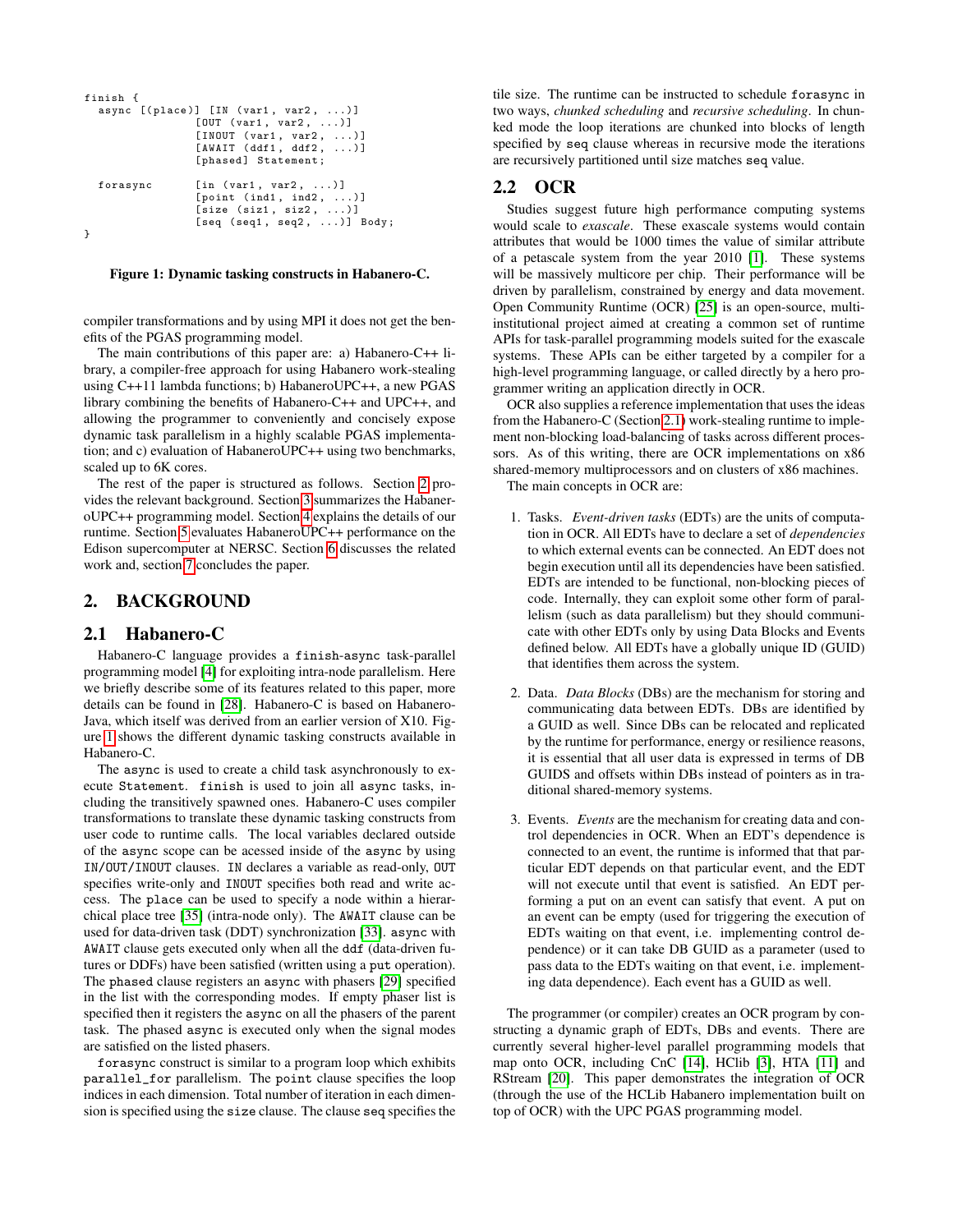```
// struct packing all vars
typedef struct {
  var1 ;
  var2 ;
....
} async_args_t ;
// Wrapper function to execute user function
void async_func ( void * async_args ) {
  // Cast pointers
  async_args_t * args
             = (\text{async}_{args_t} * ) async_args;
  // Pass all local vars to user function
  Statement (args -> var1, args -> var2, ....);
}
main () {
  // Pack all ddf in a list
  ddf list = create_ddf list (ddf1, ddf2, ....);
  // Pack all phaser in a list
  phaser_list = create_phaser_list (....);
// Pack all local vars in a struct
  async_args_t async_args = { var1 , var2 , ....};
  // Start finish scope
  start finish ():
  // Schedule the async task
  schedule_async ( Statement , & async_args , place ,
                           ddf_list, phaser_list);
  // End finish scope
  end_finish ();
}
```
<span id="page-2-0"></span>Figure 2: Using HClib's approach to implement Habanero-C's async task in Figure [1.](#page-1-1)

# <span id="page-2-3"></span>2.3 HClib

OCR is implemented as a runtime that can be targeted by higherlevel programming systems. HClib is a C-language based library, which is implemented on top of OCR to provide the dynamic tasking features of Habanero-C language (Section [2.1\)](#page-1-2). However, this approach comes at the cost of losing Habanero-C language's syntactic constructs and its compiler support for continuations. Figure [2](#page-2-0) shows the pseudo code to implement the Habanero-C async from Figure [1](#page-1-1) using HClib. The Statement needs to be wrapped inside a function, which the OCR runtime can execute. All the local variables from outer scope, which are to be accessed inside Statement, have to be wrapped in a struct and passed as a "void\*" pointer to OCR. Similarly, all the DDFs and phasers are also packed in a list.

The HClib library is built on top of OCR. It is composed of three layers: HClib; HClib on OCR; and OCR. The first layer defines HClib data-structures and user APIs. It is agnostic to the underlying runtime it executes on. The second layer acts as a bridge between HClib and OCR. This layer knows about the OCR runtime and translates HClib actions into OCR ones. The third layer is the OCR runtime, which is the supporting execution platform. Most of the interaction between HClib and OCR happens in the second layer. In this layer, the API call for any of the Habanero's asynchronous task types is transformed into a generic EDT representation. HClib relies on OCR to configure and bootstrap the underlying execution runtime.

### <span id="page-2-2"></span>2.4 UPC++

UPC++ is a PGAS C++ extension, which can be used as a standalone programming system for developing PGAS C++ applications or as a runtime component to support other high-level programming languages and libraries. UPC++ adopts the PGAS memory model and the SPMD execution model from UPC. Each

Table 1: Basic PGAS primitives in UPC++

<span id="page-2-1"></span>

| Programming Idiom | $UPC++$                                   |
|-------------------|-------------------------------------------|
| Number of places  | ranks()                                   |
| My ID             | myrank()                                  |
| Shared variable   | shared_var <type> v</type>                |
| Shared array      | shared_array <type> a(count)</type>       |
| Global pointer    | global_ptr <type> p</type>                |
| Memory allocation | allocate <type>(place, count)</type>      |
| Data transfer     | async_copy <type>(src, dst, count)</type> |
| RPC.              | async(place)(Function, args)              |
| Synchronization   | async_wait()/async_try()/barrier()        |

UPC++ place has its private address space and a partition of the global address space, in which data is directly accessible by all UPC++ places even on distributed-memory systems. Here we give a brief overview of UPC++ features used in HabaneroUPC++ about global data sharing, one-sided communication, and remote function invocation (a.k.a. function shipping). Table [1](#page-2-1) lists the essential UPC++ programming constructs.

In the UPC++ PGAS memory model, shared objects can be declared statically at compile time or allocated dynamically at run time. UPC++ shared data types are implemented as generic templates parameterized over the object type, which can be either builtin types or user-defined types (e.g., class. shared\_var<T> type of data are physically located in the same global partition as in UPC, and shared\_array<T> type of data are block-cyclically distributed across all global partitions. UPC++ shared\_array can be initialized with dynamic size and blocking factor at runtime (e.g. sa.init(N, BF)). The default blocking factor of UPC++ shared arrays is 1 (cyclic distribution) and it can be changed with shared\_array member function set\_blk\_sz. The subscript operator [] is overloaded to provide the same accessing rules as nonshared arrays. In addition, shared\_array can be declared (collectively) inside a function scope. Due to its SPMD nature, UPC++ shared variable names can be referenced from different processes, which provides a convenient way for communication and synchronization. Regardless of their physical location, shared objects are accessible by any UPC++ place.

Dynamic global memory allocation is done through generic global pointer type (global\_ptr<T>) which points to a shared object of type T. A global pointer encapsulates both the process place and the local address of the shared object referenced by the pointer. Pointer arithmetic with global pointers in UPC++ works the same way as arithmetic on regular C++ pointers. Global address space memory can be allocated and freed at any place by allocate and deallocate templated functions.

Communication in UPC++ applications may appear in two forms: 1) explicit data transfer using one-sided copy functions; 2) implicit data communication when shared objects appear in an expression. For example, if a shared object is on the left-handside of an assignment statement then it's equivalent to a put operation. Likewise, it is a get operation if the shared object is on the right-hand-side. In UPC++, the type conversion operator to the local object type (operator  $T()$ ) is overloaded for accessing remote shared objects. The user can initiate bulk data movement operations using the copy function or its non-blocking counterpart async\_copy function, for which the src and dst buffers are assumed to be contiguous. async\_copy enables overlapping communication with computation or other communication. The completion status of async\_copy can be queried by async\_try or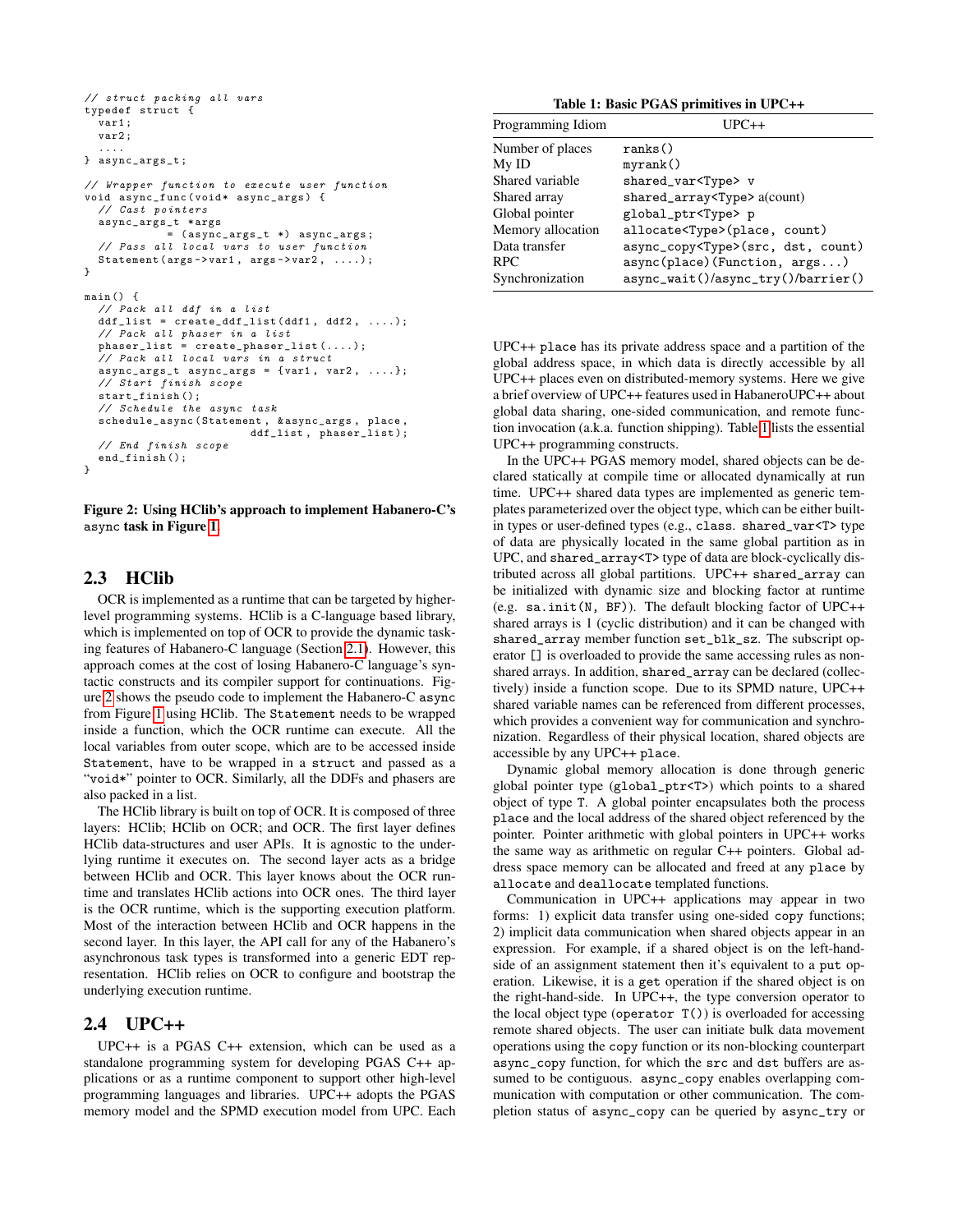```
finish ( [capture_list]() {
  async ( [capture_list]() {
    S1;
  }); // end async
  asyncAwait (ddf1, ..., [capture_list] () {
  S2 ;
}); // end asyncAwait
  asyncPhased ( ph1 , mode1 ,... , [ capture_list ]() {
    S3 ;
  }); // end asyncPhased
  for a sync ( dim, <i>style</i>, ind1, ..., si21, ...,seq1, \ldots, [capture_list]() {
    S4 ;
\}); // end forasync<br>\}): // end finish
     // end finish
```
<span id="page-3-1"></span>Figure 3: Dynamic tasking using C++11 lambda functions.

waited by async\_wait. Finally, user may register an async\_copy operation with an event that can be synchronized later. UPC++ also provides MPI-style collective operations implemented on top of the GASNet collectives API.

An important new feature in UPC++ but not in UPC is remote function invocation. The user may start an asynchronous remote function with the async construct and specify dependencies among distributed tasks using the *event* mechanism similar to Phalanx [\[13\]](#page-9-27). Each async function call may be registered with an event that will be signaled after the remote function is completed, and used as a precondition to launch later async operations. UPC++ remote function invocation is implemented on top of GAS-Net active messages.

# <span id="page-3-0"></span>3. HabaneroUPC++ PROGRAMMING MODEL

In this section we first describe the Habanero-C++ dynamic tasking library. Being a C++ library, Habanero-C++ easily integrates with UPC++ and offers a highly scalable PGAS implementation, which we refer to as HabaneroUPC++. We also discuss the features of this new programming model.

# 3.1 Habanero-C++ Dynamic Tasking Library

Habanero-C++ uses C++11 lambda functions to express Habanero-C dynamic tasking constructs (Section [2.1\)](#page-1-2). As we take a compiler-free approach, the program syntax slightly differs from Habanero-C. Figure [3](#page-3-1) shows the Habanero-C++'s equivalent of the Habanero-C's dynamic tasking constructs shown in Figure [1.](#page-1-1) The syntax "[capture\_list]()" marks the beginning of a  $C+11$ lambda function. The capture-list contains the list of variables, which we want to use inside statements S1, S2, S3 and S4. These variables can either be captured by reference or by value. Passing a single "&" as the capture-list captures all the local variables by reference while passing a "=" captures all the local variables by value. Asynchronous tasks do not return values. However, parameterresult variables can be passed as references in the capture-list. The capture-list of lambda functions provides a mechanism to pass variables to an async that is semantically equivalent to the usage of the IN/OUT/INOUT clauses of Habanero-C. Relying on C++11 features, Habanero-C++ currently provides support for async's AWAIT and PHASED clauses. The implementation can be further extended to support accumulators [\[30\]](#page-9-28) and places [\[35\]](#page-9-18). Similarly, Habanero-C++ provides support for the forasync construct (Figure [3\)](#page-3-1). The dim argument to the forasync call specifies the loop dimension. The style argument specifies whether to use the chunked or recursive scheduling. For each dimension, the user provides its lower-

```
asyncCopy (global_ptr <T> src, global_ptr <T> dst,<br>size_t count, DDF* ddf=NULL);
       (a) Asynchronous copy with optional DDF
        asyncAt (place, [capture_list] () {
           S1 ;
        });
        (b) Asynchronous remote lambda invo-
        cation
```
Figure 4: Remote asynchronous calls.

bound (ind1), size (size1) and tile size (seq1). If the tile sizes arguments are left as zero, the runtime assigns a default size, which is the total number of iterations (size) divided by the total number of work-stealing threads.

# 3.2 HabaneroUPC++ Programming Features

In UPC++ the execution units (place) are single threaded unless combined with OpenMP to achieve the loop level parallelism. This style of parallelism is restrictive and does not enjoy the benefits of work-stealing schedulers. Other kinds of parallelism can be effectively load-balanced using work-stealing and include divide and conquer, irregular graph computations and loop parallelism. HabaneroUPC++ integrates the benefit of Habanero-C++'s work-stealing library in UPC++. Similar to UPC++, the HabaneroUPC++ program also starts in a SPMD fashion, where each place gets a copy of the main function. Taking UPC++ as baseline, we will now discuss our newly added features.

### *3.2.1 Asynchronous Remote Copy*

As discussed in Section [2.4,](#page-2-2) UPC++ provides a non-blocking copy function. To be able to integrate with Habanero-C++, we provide a variant of this as shown in Figure [4\(a\).](#page-0-0) The optional DDF allows launching an asyncAwait, which gets scheduled only when the asyncCopy is complete.

### *3.2.2 Asynchronous Remote Function Invocation*

UPC++ provides its own version of async for remote function invocations. However, these remote async does not capture the closure of the async spawn. Moreover, threads within a UPC++ place cannot call them concurrently. HabaneroUPC++ provides a variant of UPC++'s async. This is called asyncAt and its syntax is shown in Figure [4\(b\).](#page-0-0) This asyncAt can be nested, they are threadsafe, and can also calls Habanero-C++'s async inside the lambda function.

#### *3.2.3 Joining Asynchronous Tasks*

To be able to join all the asynchronous tasks (async, asyncAwait, asyncPhased, forasync, asyncAt and asyncCopy), HabaneroUPC++ provides a special version of finish called as finish\_spmd, shown in Figure [5.](#page-4-1) finish\_spmd waits for all the dynamically spawned asynchronous tasks in its scope, which includes remote asynchronous tasks as well. HabaneroUPC++ also allows arbitrary nesting of finish inside finish\_spmd. However, this finish only allows the launch of Habanero-C++ asynchronous tasks and no remote asynchronous tasks.

### *3.2.4 Collective Communications*

For collective communications, HabaneroUPC++ relies on UPC++ collectives and does not modify their default implementation. However, HabaneroUPC++ restricts the usage of collectives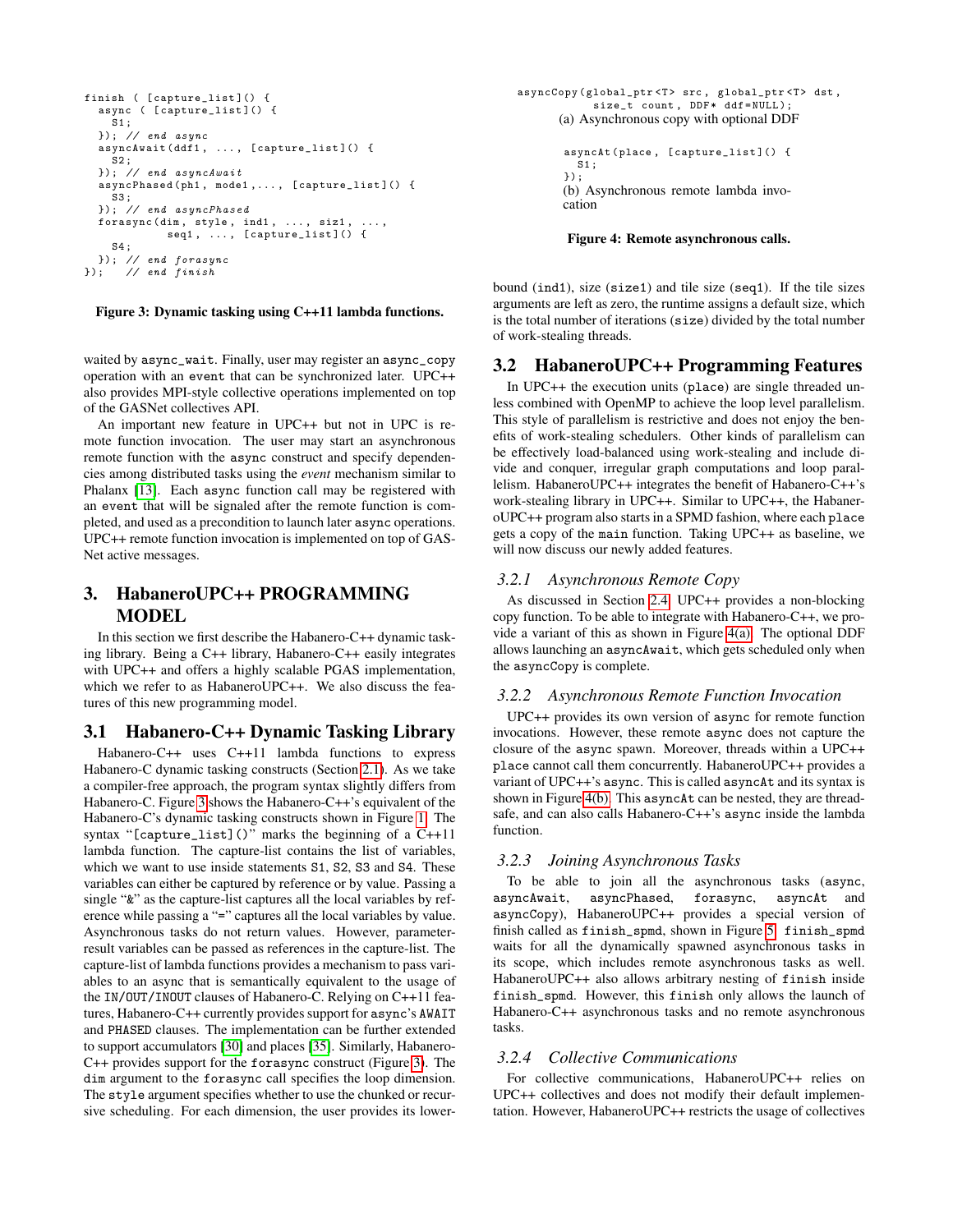```
finish_spmd ([ capture_list ]() {
    async (...); // local
asyncAwait (...); // local
   asyncPhase d(...); // local<br>forasync(...); // localfor a sync(...); // local<br>asyncCopy(...); // remote
   \texttt{asyncCopy} (...); \qquad \textit{// remote}<br>\texttt{asvncAt} (...); \qquad \textit{// remote}asyncAt(...);
});
```
<span id="page-4-1"></span>Figure 5: Joining of asynchronous tasks using special finish.

```
void async_wrapper (void* args) {
  // Cast the lambda object
  std::function < void() > *lambda =(stat:function<void()) *) args:
  // Execute the lambda
  (* lambda)(;
  delete lambda ;
\overline{1}void schedule_async ( bool inter_place ,
                  std::function<void()> lambda) {
  // Heap allocate a lambda object
  // as currently its on stack
  std :: function < void () > * lambda_copy =
                new std :: function < void () > ( lambda );
  // bookkeeping: OCR increments async count
  // which decrements once this task has executed
  runtime ( inter_place , async_wrapper , lambda_copy );
}
void async (std:: function <void ()> lambda)
{
  // Pass the lambda to work - stealing runtime
  // as an intra-place asynchronous task
  schedule_async(false, lambda);
}
```
Figure 6: Implementation of async

<span id="page-4-2"></span>inside

finish\_spmd. UPC++ collectives are discussed in Section [2.4.](#page-2-2)

### <span id="page-4-0"></span>4. IMPLEMENTATION

The previous section explains the HabaneroUPC++ programming model. In this section we describe the implementation of the HabaneroUPC++ runtime.

# 4.1 Translating C++11 Lambdas to Runtime Calls

HabaneroUPC++ takes a compiler-free approach. Hence, the API exposed to the user relies on a set of HabaneroUPC++ runtime calls that can handle C++11 user-defined lambdas. In a nutshell, the C++ compiler converts a lambda function into a class with an overloaded "()" operator, which acts as a function. The variables captured (e.g., capture\_list in Figure [3\)](#page-3-1) in the lambda definition become member variables of this class. This class also has access to all the global variables in the program scope. The variables can be captured either by value or by reference. In case an object is captured by value, then the copy constructor is called when the lambda closure is created. The code to create lambda closure is automatically generated by the C++ compiler. By default all variables captured by value are immutable, unless the mutable keyword is explicitly used. Passing a lambda as a function parameter is similar to passing a class object. A detailed explanation of the C++ implementation of lambdas is available in [\[16\]](#page-9-29).

We now describe how the user lambda function gets communicated to the runtime. The runtime treats lambda functions dif-

```
// Executes at destination
template <typename T>
void asyncAt_wrapper(global_ptr <T> lambda) {
  // Allocate memory in myPlace 's partition
// in global address space
  \frac{1}{2}upcxx::global_ptr <T> my_lambda =
                   upcxx :: allocate <T >( myPlace );
  // Copy the lambda in memory allocated above
  upcxx :: copy ( remote_lambda , my_lambda );
  // Execute the lambda
  (*(T*)my_1ambda)();
  // Free memory allocated for lambdas
  deallocate ( my_lambda );
  deallocate (remote lambda);
  atomic ( incoming_tasks ++); // bookkeeping
}
template <typename T>
void asyncAt ( int toPlace , T lambda ) {
  if ( toPlace == myPlace ) {
    // Run as a local async
    async ( lambda );
  \lambdaelse {
    atomic ( outgoing_tasks ++); // bookkeeping
    // Allocate memory in myPlace 's partition
    // in global address space
    upcxx::global_ptr<T> remote_lambda =
               upcxx::allocate<T>(myPlace);
    // Copy the lambda in memory allocated above
    memcpy ( remote_lambda , & lambda , sizeof (T ));
    // Create a lambda to execute UPC ++ calls
    auto lambda = [-]() {
      // Use UPC++ active message to invoke
      \frac{1}{2} asyncAt_wrapper at toPlace
      upcxx::async(toPlace)(asyncAt_wrapper <T>,
                                  remote lambda):
    };
    // Schedule an inter-place async task
    schedule_async (true, lambda);
 }
\mathbf{r}
```
#### Figure 7: Implementation of asyncAt

```
// Executes at source once asyncCopy is complete
void perform_ddfWrite (void* ddf) {
  if (ddf != NULL) DDF_PUT (ddf);atomic ( incoming_tasks ++); // bookkeeping
}
template <typename T>
void asyncCopy (global_ptr <T> src,
                  \text{global}_\text{ptr} <T> dst,
   size_t count , DDF_t * ddf = NULL ) {
atomic ( outgoing_tasks ++); // bookkeeping
  // Create a lambda to execute UPC++ calls
  auto lambda = [=\left( \begin{array}{cc} 1 \end{array} \right)// Use UPC ++ asynchronous copy function
// to perform remote copy and tie it with
     // a <i>UPC++ event</i> objectupcxx :: event e;
     upcxx :: async_copy ( src , dst , count , &e );
     // Attach a callback function which waits
     // on event e. Once async_copy is done, this
     // callback executes at current place and
     \angle/ launches function perform_ddfWrite with
     // ddf as parameter
     upcxx :: async_after ( myPlace , &e )( perform_ddfWrite ,
                                                   (void*)ddf:
  };
  // Schedule an inter-place async task
  schedule_async ( true , lambda );
}
```
<span id="page-4-4"></span>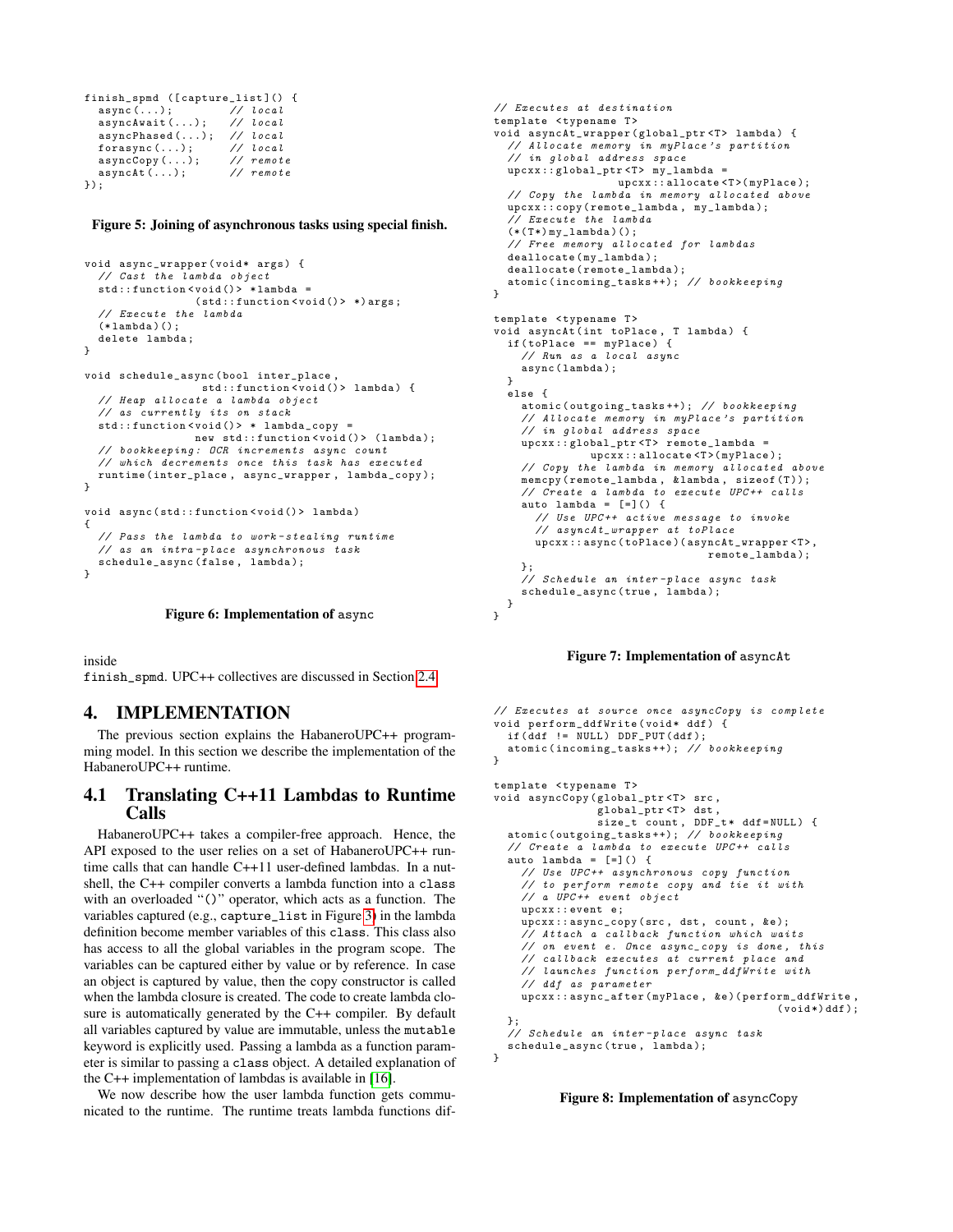ferently depending on whether they represent asynchronous tasks to be executed locally (async, asyncAwait, asyncPhased and forasync) or remotely (asyncAt and asyncCopy). Figure [6](#page-4-2) shows the implementation of the async construct. Because an async is potentially executed after its creation context is done executing, the runtime cannot rely on any variables that may have been stack allocated. For that reason, the runtime creates a heapallocated copy of the user-defined lambda. Once the lambda is passed to the work-stealing runtime, the worker threads can execute it by calling the async\_wrapper function and use the overloaded "()" operator to convert the lambda into a function call. The lambdas for asyncAwait, asyncPhased and forasync are treated in similar fashion, but they can also take a variable number of arguments. For instance, asyncAwait can get multiple DDFs; asyncPhased can have multiple phasers and signal modes; and forasync can be of any dimension. To that effect, the runtime provides several copies of asyncAwait, asyncPhased and forasync, each accepting a different number of their respective arguments.

The implementation of asyncAt is as shown in Figure [7.](#page-4-3) If the source and destination places are same, the lambda is scheduled as a local async. The other case is treated differently. A std::function class template (Figure [6\)](#page-4-2) is a general purpose polymorphic function wrapper whose instances can store, copy and invoke lambdas. In the case of asyncAt both the lambda closure object and the std:: function pointer are required for remote execution. The C++ compiler creates a separate class for each lambda function and so each lambda closure objects differs from each other. Thus, the asyncAt is templated to make the type of lambda available at runtime. There are three steps leading to the execution of a lambda remotely. *First*, the current place allocates memory in its partition of the global address space and copies the lambda object to it. *Second*, a UPC++'s async (asynchronous active message) taking the lambda as a parameter is invoked on the remote place. To ensure this UPC++ call is executed only by the communication worker (Section [4.2\)](#page-5-0), the UPC++'s async is wrapped inside a lamda function and passed to the runtime. *Third*, the remote place processes the active message by executing the asyncAt\_wrapper function which copies the lambda into the current place partition in the global address space and executes the lambda. On completion the reserved memory at both sender and destination place is deallocated. There is also some bookkeeping code to maintain the outgoing remote task count and incoming remote tasks count. They are explained in Section [4.3.](#page-6-1)

The implementation of asyncCopy is as shown in Figure [8.](#page-4-4) Similarly to asyncAt, asyncCopy is also scheduled to execute only at the communication worker and hence the UPC++ calls are wrapped inside a lambda function. Here the UPC++'s async\_copy (asynchronous copy function) for remote copy is used. A callback function is also registered on this asynchronous copy, which gets invoked on the source place once the entire source data is copied to the destination buffer. Apart from the bookkeeping code, the callback is used to do a DDF\_PUT if a DDF was supplied to the asyncCopy. It ensures that asyncAwait depending on those DDFs are notified when asyncCopy completes.

# <span id="page-5-0"></span>4.2 Integrating OCR with UPC++

We are using OCR (Section [2.2\)](#page-1-3) as the Habanero-C++ workstealing runtime and UPC++ (Section [2.4\)](#page-2-2) for global address space abstraction for memory management and data communications. HabaneroUPC++ asynchronous task relies on HClib (Section [2.3\)](#page-2-3) to translate to an EDT (Event-Driven Task) representation, which can be passed to OCR for scheduling. In this section we discuss



<span id="page-5-1"></span>Figure 9: HabaneroUPC++ components.

the modifications made to integrate OCR with UPC++. Figure [9](#page-5-1) depicts different components of HabaneroUPC++ and shows how HabaneroUPC++ application's executable is created.

We take the approach of Chatterjee et al. [\[7\]](#page-9-15) and create a dedicated communication worker per HabaneroUPC++ place. Their experiments demonstrate that the benefits of a dedicated communication worker can outweigh the loss of parallelism from the inability to use it for computation. If OCR is configured to run on "n" cores then there will be one communication worker and "n-1" computation workers.

#### <span id="page-5-2"></span>*4.2.1 Communication worker*

Other than the usual work-stealing double-ended queue (deque), the communication worker also maintains a semi-concurrent deque. These are respectively named in\_deque and out\_deque. The in\_deque allows for concurrent push and steal operations. The out\_deque only allows concurrent push operations and nonconcurrent pop operations. Having two separate deques allows easy identification of local and remote tasks when communication worker pops tasks for remote transfers and pushes tasks for local executions.

The communication worker is responsible for invoking the main function of the HabaneroUPC++ application. Whenever local asynchronous tasks (async, asyncAwait and asyncPhased) are created, they are pushed to its in\_deque. Remote asynchronous tasks (asyncCopy and asyncAt) are pushed to its out\_deque. When the end of a finish\_spmd block or the main function is reached, the communication worker pops tasks from its out\_deque and executes them. If a task is received from a remote place it is pushed in its in deque. The details of how the communication worker uses UPC++ to send and receive a remote task are discussed in Section [4.3.](#page-6-1)

#### <span id="page-5-3"></span>*4.2.2 Computation worker*

When computation workers start, they have no tasks to execute and try to steal from other computation workers as well as the in\_deque of the communication worker. Since the communication worker executes the main function, initially tasks are only available in its in\_deque. Computation workers steal them from the in\_deque and execute. These tasks can either be local or remote task. Whenever they encounter any local asynchronous tasks, they push it to their own deque. In case of remote asynchronous tasks, they always push to the out\_deque of the communication worker and let the communication worker execute it. Hence, a push to out\_deque is always potentially concurrent.

As an alternative to our current design, we can also allow a computation worker to start the main function rather than the commu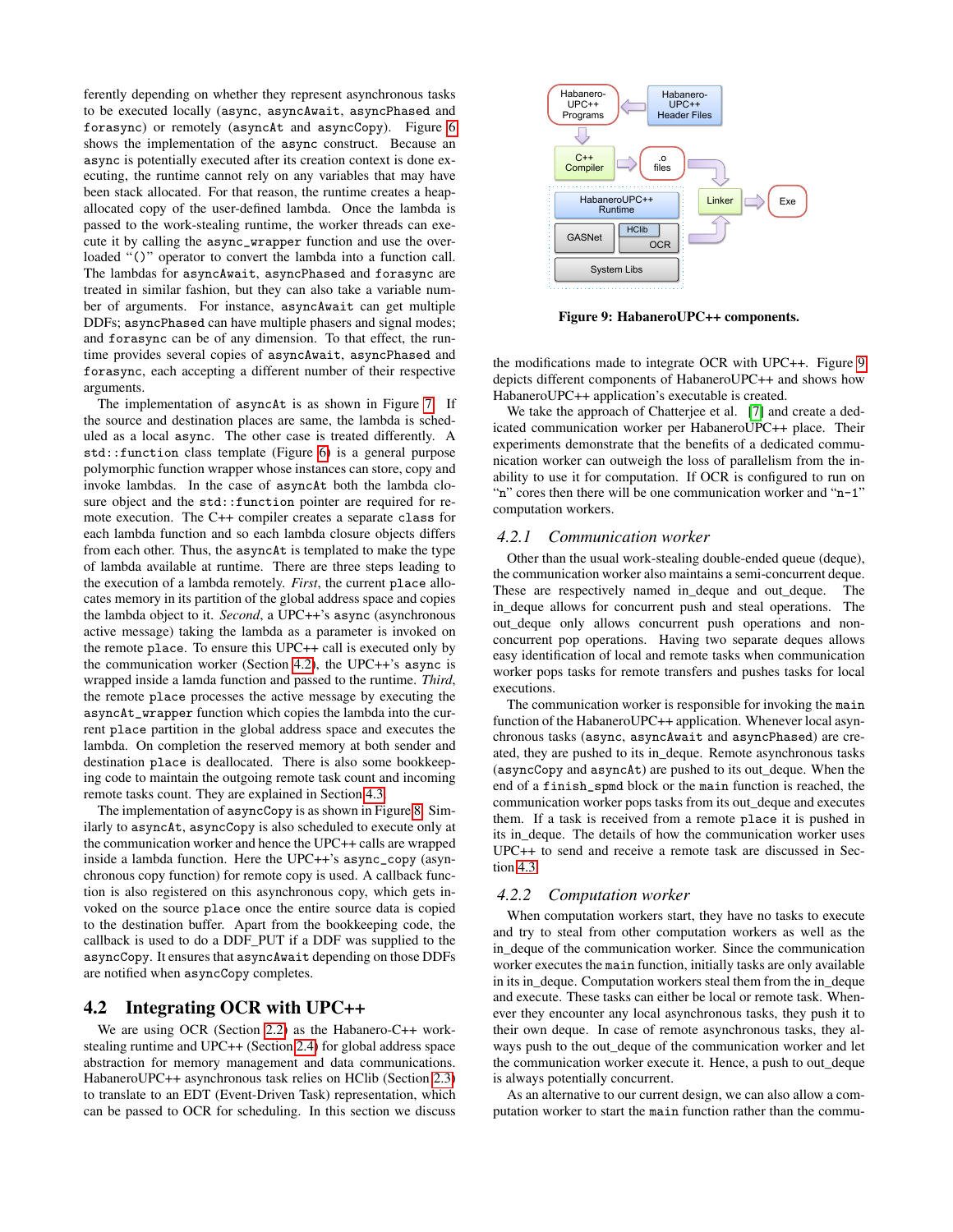nication worker. It can relieve the pressure on the in\_deque of communication worker due to steals from multiple computation workers. However, due to help-first work-stealing scheduling policy of OCR, again all the tasks will be first queued at the deque of the computation worker starting the application. Allowing the communication worker to start the application also helps us in simplifying the single worker case, where the communication worker plays a dual role. Once it is unable to pop tasks from its out\_deque, it will behave like a computation worker, stealing tasks from its in\_deque and executing them.

# <span id="page-6-1"></span>4.3 Implementation of finish\_spmd

The finish\_spmd construct waits for all the dynamically spawned asynchronous tasks in its scope, which includes both local and remote tasks. The pseudo code for the runtime implementation of finish\_spmd is shown on Figure [10.](#page-7-0) HabaneroUPC++ follows SPMD approach and hence the communication worker at each place is responsible to start the finish scope upon entering finish\_spmd. It executes the lambda function and pushes all asynchronous tasks into the appropriate deques (Section [4.2.1\)](#page-5-2). It then occasionally checks the quiescence of the finish scope, meaning all tasks have either completed locally or remotely at all place. The quiescence detection loop is composed of three parts; outgoing remote task processing, incoming remote task processing and a task count operation. The algorithm relies on two counters, one for outgoing remote tasks and another for incoming remote tasks. On a loop iteration, first the worker pops tasks from its out\_deque and executes them. These tasks essentially contain UPC++ calls (Figures [7](#page-4-3) and [8\)](#page-4-4). The outgoing remote task counter was incremented before this task was pushed to the out\_deque of communication worker (Figures [7](#page-4-3) and [8\)](#page-4-4). Second, the worker flushes the UPC++'s task queue. This removes all pending outgoing remote tasks from UPC++'s internal task queue and also receives incoming remote tasks (one at a time). When an incoming task is received, it is wrapped inside a local async and pushed to the in\_deque for computation workers to steal and execute (Section [4.2.2\)](#page-5-3). If this task contains another remote task (asyncAt or asyncCopy), the computation worker will push it to the out\_deque of the communication worker. When an incoming remote task is executed, the incoming task counter is incremented by the computation worker (Figures [7](#page-4-3) and [8\)](#page-4-4). Third and last, the communication worker computes a local count by subtracting the sum of total of outgoing remote tasks and pending local tasks from the total incoming remote tasks. A global count of pending tasks for all place is obtained by performing a sum reduction using a UPC++ allreduce collective operation. If the global count equals zero, the communication worker exits the loop. Our approach to finish\_spmd implementation is quite similar to the approach of Yang et al. [\[36\]](#page-9-30). The two key differences are: a) we are using blocking allreduce instead of their non-blocking allreduce; and b) before going into the while loop, the worker in their implementation would execute all the nested asynchronous tasks. However, the communication worker in HabaneroUPC++ follows help-first policy and returns just after pushing the outermost task into the deque.

# <span id="page-6-0"></span>5. PERFORMANCE EVALUATION

### 5.1 Experimental Setup

Before presenting the performance evaluation of HabaneroUPC++, we first describe our experimental setup.

*5.1.1 Benchmarks*

We have used two benchmarks from UPC++ distribution and ported them to HabaneroUPC++. These benchmarks are briefly described below. Their detailed description is available in [\[39\]](#page-9-0).

- SampleSort It sorts a large distributed array of 64-bit integer keys. We are using weak scaling and the total keys per UPC++ place are  $48 \times 1024 \times 1024$ . The keys are generated using rand() function.
- LULESH This is a shock hydrodynamics proxy application. This benchmark restricts the number of UPC++ place to a perfect cube of an integer. This benchmark is also using weak scaling. In our experiments the inputs to this benchmark are: the length of cube mesh along sides as 38 and total iteration count as 100.

### *5.1.2 Hardware Platform*

We used Edison supercomputer at NERSC for our experimental evaluations. This is a Cray XC-30 system with Intel Ivy Bridge CPUs and an Aries interconnect with DragonFly topology. Each node has two sockets and each socket has 12 cores.

### *5.1.3 Software Platform*

HabaneroUPC++ We have our runtime implementation and the benchmarks publicly available at: <http://habanero-rice.github.io/habanero-upc/>

OCR Git version xstack-intel 2013-09-06-2-gd687b14.

HClib Git version v0.3-6-g62496d1.

UPC++ Git version ver\_0.1-51-g5f438c2.

GCC Version 4.9.0.

### *5.1.4 Measurements*

Once the nodes are allocated on the Edison, we run each experiment ten times. We report the execution time as the mean of these ten invocations along with a 95% confidence interval based on a Student t-test.

# 5.2 Results

### *5.2.1 Work-Stealing Performance*

Recall, HabaneroUPC++ uses Habanero-C++ work-stealing to achieve load-balance within a place and UPC++ to communicate across places. To measure the performance (weak scaling) of this programming model, we port our two benchmarks to HabaneroUPC++ and run them by varying total number of places and work-stealing workers. In this experiment (Figure [11\)](#page-7-1) we launch one HabaneroUPC++ place per socket and vary the total number of work-stealing workers as 1, 4, 8 and 12 at each place. Y-axis represents the performance and X-axis shows total number of places. Both the axes are in log-scale.

The UPC++ version of SampleSort uses qsort function from C++'s cstdlib.h header file for local sort of keys. There are total of three such occurrences of qsort functions. For porting to HabaneroUPC++ we take the default version of SampleSort and replace all the three qsort with a parallel divide and conquer implementation. This modified qsort uses async to parallelize each of the sub-problems and finish to join all these async. A threshold of 5120 is used to control the task granularity. This benchmarks also uses one asyncCopy to distribute and copy the array across the places. There is no asyncAt in the benchmark. finish\_spmd is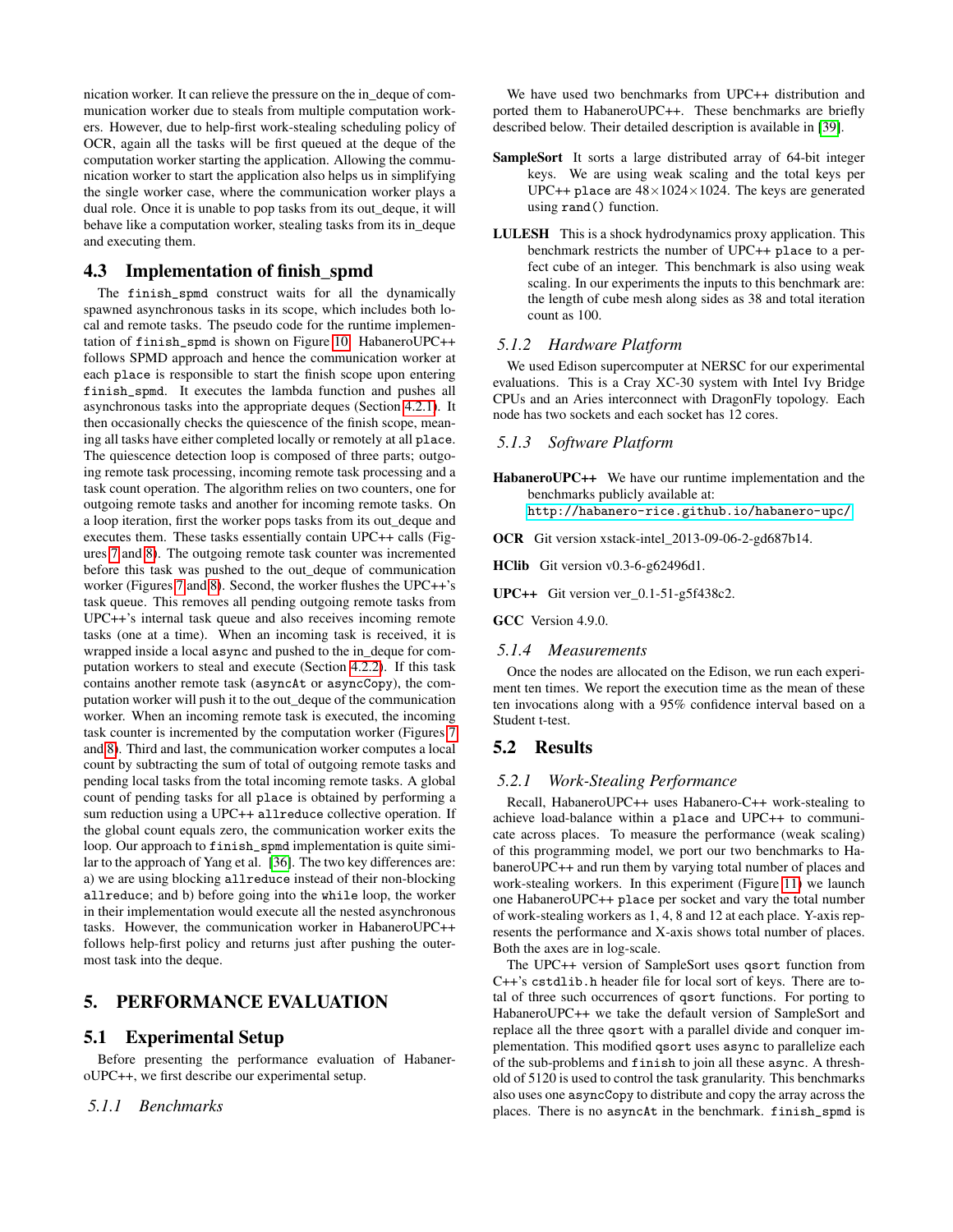```
void finish_spmd ( std :: function < void () >
                                   lambda) {
  // Start finish scope
allocate_finish_object ();
  // Execute the lambda containing
  // asynchronous tasks .
  lambda ();
  // Loop until no more pending tasks
  // at global scope ( both local and
  // remote )
  while (true) {
    // Pop and execute tasks from out_deque
    while (true) {<br>void* task =
                    pop_out_deque();
      if (task == NULL) break;else {
        // Execute lambda function in the task .
         // This lambda contains UPC ++ calls ,
        // details in Figure 7 and 8.
        async_wrapper ( lambda ); // see Figure 6
      } // end else
    } // end while
                                                           // Send and receive remote tasks in
                                                           // UPC ++ queue
                                                           void* incoming_remoteTask = advance_upcxx();
                                                           if ( incoming_remoteTask != NULL ) {
                                                              // Wrap it as local async which will
                                                              // push this task to in_deque
                                                             async ([-]( )// Call UPC ++ library to execute this task .
                                                                execute_upcxx ( incoming_remoteTask );
                                                             }); // end async
                                                           } // end if
                                                           tasks_count = incoming_tasks - ( outgoing_tasks
                                                                              + total_local_pending_tasks );
                                                            // Find total global pending tasks
                                                           allreduce (& tasks, count,
                                                                          & global_tasks_count , SUM );
                                                           if ( global_tasks_count ==0) break ;
                                                         } // end while
                                                         // end finish scope
                                                         free_finish_object ();
                                                       } // end finish_spmd
```


<span id="page-7-2"></span>

<span id="page-7-3"></span>(b) LULESH (number of total place required to be a perfect cube by application)

Figure 11: Weak scaling performance using HabaneroUPC++ and varying number of work-stealing worker threads per place.

<span id="page-7-5"></span><span id="page-7-0"></span>

<span id="page-7-4"></span>

<span id="page-7-6"></span><span id="page-7-1"></span>Figure 12: Performance comparison of HabaneroUPC++ with UPC++.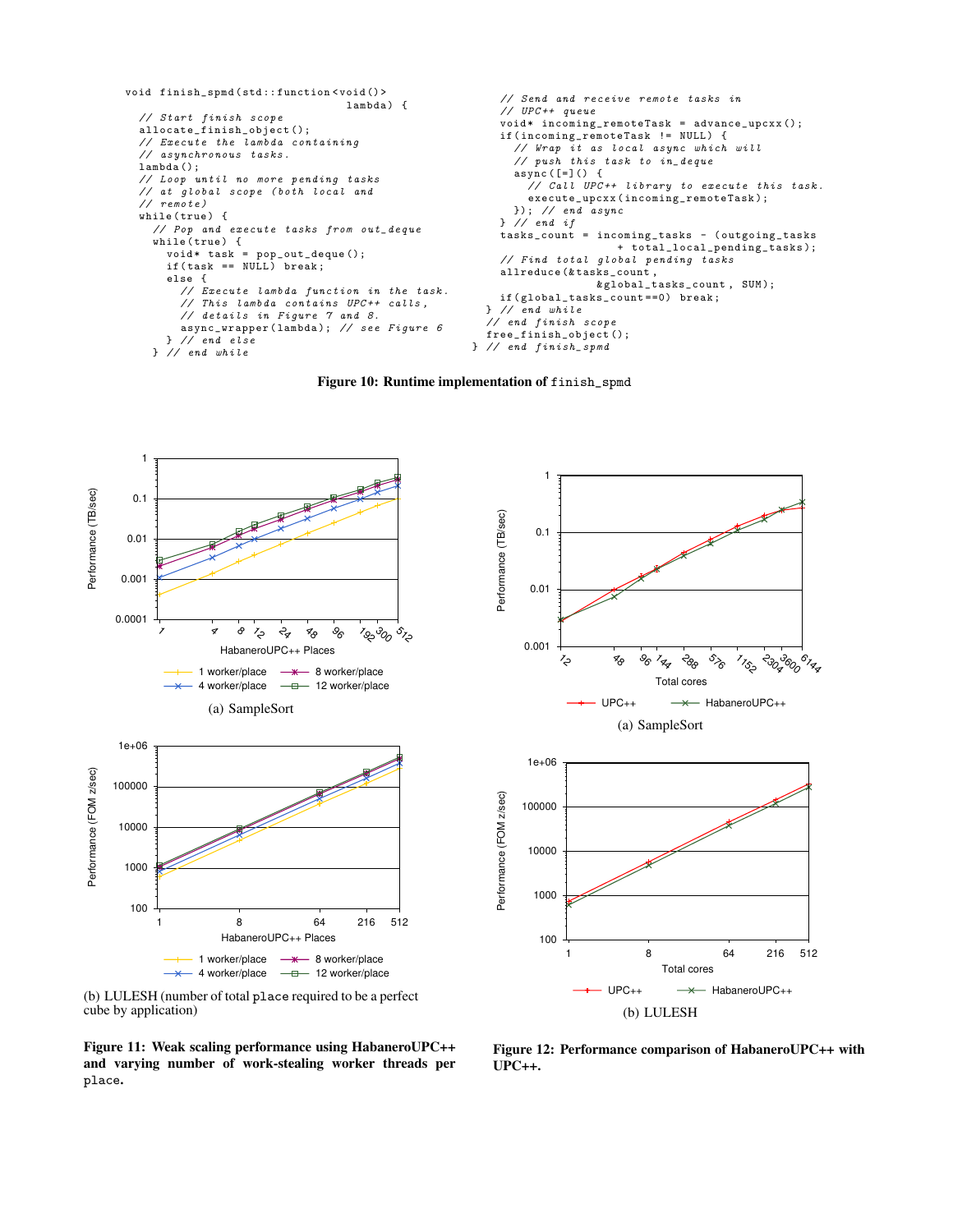used to join the asyncCopy task. The result of this experiment is shown in Figure [11\(a\).](#page-7-2) The performance of the benchmarks is represented on y-axis as total terabytes sorted per second (TB/sec). As we can see, increasing the total number of work-stealing worker threads increases the performance. We noticed an improvement of  $3.4\times$  by increasing the worker threads count from 1 to 12 with 512 places.

The UPC++ version of LULESH has several for-loops. We modify the default LULESH to use forasync instead of forloops. The forasync tasks are joined with the help of finish. Default LULESH also uses UPC++ version of asynchronous copy and its own wait function. We modify LULESH to use our asyncCopy and finish\_spmd to join them. There are total 3 such modifications. This benchmark too does not use asyncAt. The result of this experiment is shown in Figure [11\(b\).](#page-7-3) The performance of LULESH (FOM – zones per second) is represented on y-axis. We noticed consistent improvement of  $2\times$  by increasing the number of work-stealing worker threads count from 1 to 12 at all places.

### *5.2.2 HabaneroUPC++ Performance versus UPC++*

The performance comparison of the HabaneroUPC++ version of benchmarks with the UPC++ version is shown in Figure [12.](#page-7-4) Y-axis shows the performance and X-axis shows the total number of cores used across each implementation. Both the axes are in log-scale.

For SampleSort benchmark, in the HabaneroUPC++ version we compare the performance of P places, each running with 12 workstealing workers (total  $12\times P$  execution units) against the UPC++ version running with  $12\times P$  places. To ensure same computation size (weak scaling) across both versions, HabaneroUPC++ uses total keys per place as  $12\times N$  whereas UPC++ uses  $1\times N$  (N =  $4 \times 1024 \times 1024$ ). The result of this experiment is shown in Figure [12\(a\).](#page-7-5) Similar experimental setup is not viable for LULESH. In the HabaneroUPC++ version of LULESH we compare the performance of P places, each running with 1 work-stealing worker (total  $1\times P$  execution units) against the UPC++ version running with P places. The result of this experiment is shown in Figure [12\(b\).](#page-7-6)

The HabaneroUPC++ version of SampleSort performs nearly identical to UPC++. However, UPC++ version of LULESH consistently performs 20% better than HabaneroUPC++ version. This slight gap in performance is due to the overheads of work-stealing and heap allocation of C++11 lambda objects. Prior studies have shown that work-stealing overheads can be minimized by tweaking the compilers [\[34,](#page-9-31) [17\]](#page-9-32). As future work, we would like to develop similar techniques for Habanero-C++ work-stealing runtime. We would also like to include irregular benchmarks for performance study. Irregular applications pose significant challenges to achieving scalable performance on large-scale multicore clusters. These applications require dynamic load balancing to maintain efficiency. Prior studies have demonstrated that work-stealing implementations can provide very effective load-balancing for these kinds of applications [\[9,](#page-9-33) [8\]](#page-9-34). We predict that HabaneroUPC++ can definitely provide better performance for these irregular applications.

# <span id="page-8-0"></span>6. RELATED WORK

C++11 brings rich support for threading. It provides a function template std::async. This async takes callable object (or function) as an argument and returns a std:: future object. This async can execute asynchronously. The user can use a get() function over the std::future object to wait for the async to complete and fetch the result of function execution. Habanero-C++ async differs greatly from C++11 async. Other than providing 3 different varieties of async, Habanero-C++ also allows arbitrary nesting of async. The user can join all the async using a single finish. Another great feature provided by C++11 is lambda functions. We are unaware of any C++ based dynamic tasking library which uses lambda functions as we do. Habanero-Java library [\[15\]](#page-9-35) is a very recent, pure Java 8 library implementation of Habanero constructs. User interfaces to Habanero constructs are very similar across both Habanero-Java and Habanero-C++. However, the runtime implementations are very different. Being a C++ implementation, Habanero-C++ has the advantage that it can be combined with any C++ based high performance libraries.

Work-stealing is a very popular technique for load-balancing of dynamically spawned tasks and is used extensively. Chatterjee et al. designed HCMPI runtime, which is an integration of Habanero-C (Section [2.1\)](#page-1-2) with MPI [\[7\]](#page-9-15). HCMPI unifies asynchronous task parallelism at intra-node level with MPI's message passing model at the inter-node level. However, by using MPI it's not able to harness the benefits of PGAS programming model. It's able to tie only the remote message transfer with the Habanero-C's finish-async constructs. By using a PGAS approach, HabaneroUPC++ offers better productivity and also provides asynchronous remote function shipping along with asynchronous remote copy. HCMPI requires complex compiler transformations unlike HabaneroUPC++. The approach of using a dedicated communication worker is similar in both HabaneroUPC++ and HCMPI, but HCMPI communication worker does not uses two deques as in HabaneroUPC++.

X10 and Chapel are very recent PGAS implementations. X10 introduced finish-async style programming model and uses workstealing scheduling for load-balancing [\[32,](#page-9-36) [31,](#page-9-37) [38\]](#page-9-38). Both X10 and Chapel rely on compiler transformations to map user code to native code. Being a new programming language they are currently not as popular as C++. HabaneroUPC++ takes the C++ approach and adds finish-async style asynchronous tasking to SPMD PGAS programming model. By using C++11 lambda functions, HabaneroUPC++ avoids complex compiler transformations while retaining the elegance of language constructs. Unlike X10, HabaneroUPC++ currently does not support distributed work-stealing. The finish\_spmd function in HabaneroUPC++ library is very similar to FINISH\_SPMD pragma in X10 [\[31\]](#page-9-37), although its implementation differs.

Min et al. introduced API based task library for using dynamic tasking in UPC [\[21\]](#page-9-14). The idea of favoring work-stealing inside PGAS programming model is similar across both Min et al. and HabaneroUPC++. However, there are several differences in the implementations. Some of them are: a) API based task library lacks the productivity of finish-async programming model; b) finishasync allows arbitrary nesting of both finish and async and provides more control to the programmer; and c) HabaneroUPC++ not just allow dynamic tasking but also allows creating dependencies among asynchronous tasks (asyncAwait and asyncPhased).

# <span id="page-8-1"></span>7. CONCLUSION

In this paper we presented HabaneroUPC++, a C++11 lambda functions-based compiler-free PGAS library. This library integrates Habanero's intra-place dynamic tasking constructs with UPC++'s inter-place asynchronous remote copy and asynchronous function shipping features. We also present a finish implementation for joining both local and remote asynchronous tasks. By using C++11 lambda functions we retain the syntactic convenience of language-based approaches while avoiding their associated complexities. Our intra-place work-stealing runtime uses a combination of communication and computation worker threads to enable the integration of the two programming models. We have presented a design based on a single communication worker run